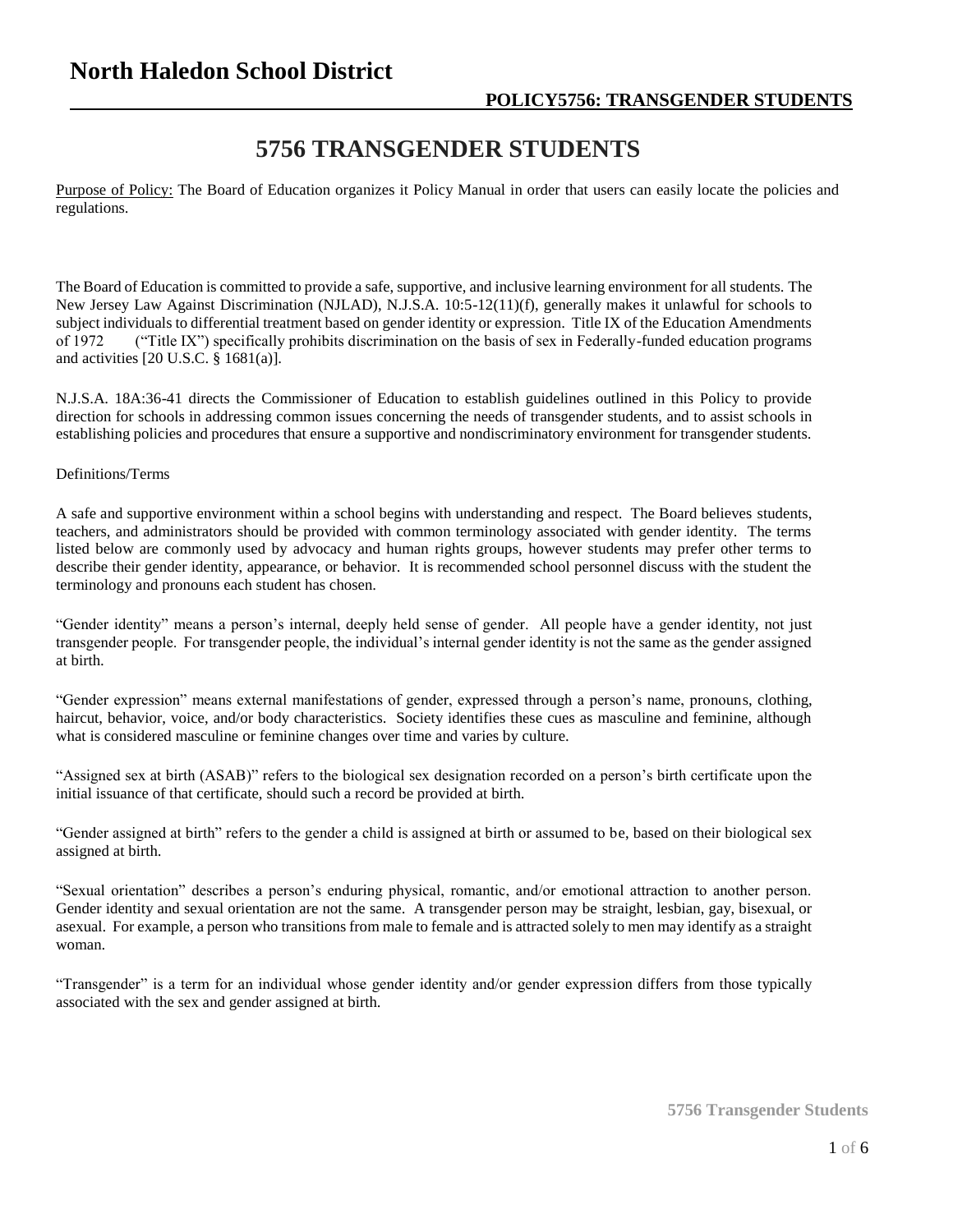# **North Haledon School District**

## **POLICY5756: TRANSGENDER STUDENTS**

"Transition" is the process by which a transgender person recognizes that their authentic gender identity is not the same as the gender assigned at birth, and develops a more affirming gender expression that feels authentic. Some individuals socially transition, for example, through dress, use of names and/or pronouns. Some individuals may undergo physical transition, which might include hormone treatments and surgery. School district personnel should avoid the phrase "sex change," as it is an inaccurate description of the transition process; the process is more accurately described as "genderconfirming."

"LGBTQ" is an acronym for "lesbian, gay, bisexual, transgender, and queer/questioning."

"Gender nonconforming" describes a person whose gender expression does not conform to the gender expectations of their family or community. Gender nonconformity is not necessarily an indication that a youth is transgender; many nontransgender youth do not conform to stereotypical expectations.

"Gender expansive, Gender diverse, Gender fluid, Gender non-binary, A gender, Gender queer" are terms that convey a wider, more flexible range of gender identity and/or expression than typically associated with the binary gender system. For example, students who identify as gender queer or gender fluid might not identify as boys or girls; for these students, the non-binary gender identity functions as the student's gender identity.

"Cisgender" refers to individuals whose gender identity, expression, or behavior conforms with those typically associated with their sex assigned at birth.

### Student-Centered Approach

The school district shall accept a student's asserted gender identity; parental consent is not required. A student need not meet any threshold diagnosis or treatment requirements to have his or her gender identity recognized and respected by the school district, school, or school staff members. In addition, a legal or court-ordered name change is not required. There is no affirmative duty for any school district staff member to notify a student's parent of the student's gender identity or expression.

There may be instances where a parent of a minor student disagrees with the student regarding the name and pronoun to be used at school and in the student's education records. In the event a parent objects to the minor student's name change request, the Superintendent or designee should consult the Board Attorney regarding the minor student's civil rights and protections under the NJLAD. School staff members should continue to refer to the student in accordance with the student's chosen name and pronoun at school and may consider providing resource information regarding family counseling and support services outside of the school district.

School districts should be mindful of disputes between minor students and parents concerning the student's gender identity or expression. Many support resources are available through advocacy groups and resources from the New Jersey Department of Children and Families and New Jersey Department of Education's "Child Abuse, Neglect, and Missing Children" webpage.

The Principal or designee should have an open, but confidential discussion with the student to ascertain the student's preference on matters such as chosen name, chosen pronoun to use, and parental communications. A transgender student shall be addressed at school by the name and pronoun chosen by the student, regardless of whether a legal name change or change in official school records has occurred. The school shall issue school documentation for a transgender student, such as student identification cards, in the name chosen by the student. A transgender student shall be allowed to dress in accordance with the student's gender identity.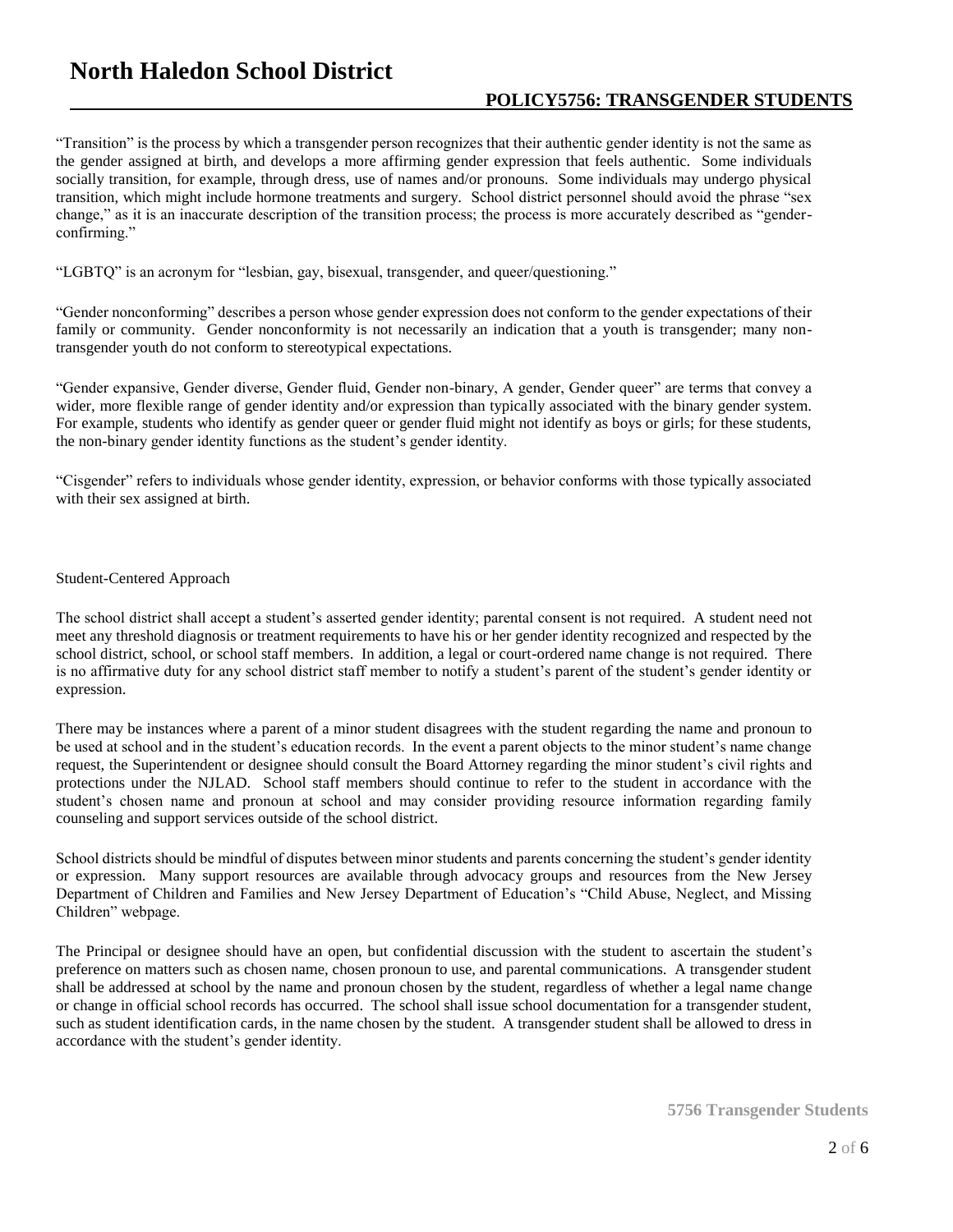The Principal or designee should also discuss with the student, and any other individuals at the student's request, the risks associated with the student's transgender status being inadvertently disclosed. For example, the Principal or designee should inform the student the transgender status may be revealed due to other students' discussions at home. The Principal or designee should work with the transgender student to ensure awareness of activities and events that may inadvertently disclose the transgender student's status.

### Safe and Supportive Environment

The Board developed and adopted this Policy to ensure that its schools provide a safe and supportive learning environment that is free from discrimination and harassment for transgender students, including students going through a gender transition. Gender-based policies, rules, and practices can have the effect of marginalizing, stigmatizing, and excluding students, whether they are gender nonconforming or not.

The Superintendent or designee shall review and update existing policies and procedures, including those regarding classroom activities, school ceremonies, school photographs, and dress codes, to verify transgender students are not excluded. In addition, the school district shall take the following steps to establish and maintain a nondiscriminatory environment for all students, including transgender and transitioning students:

- The school district must comply with N.J.S.A. 18A:37-15 and N.J.A.C. 6A:16-7.7, which prohibit harassment, intimidation, and bullying. The Board is required to develop, adopt, and implement a Policy in accordance with N.J.S.A. 18A:37-15 and N.J.A.C. 6A:16-7.7 that prohibits harassment, intimidation, or bullying on school property, at a school-sponsored function, or on a school bus. If harassment, intimidation, or bullying based on gender identity creates a hostile environment, the school must take prompt and effective steps to end the harassment, intimidation, or bullying, prevent its recurrence, and, as appropriate, remedy its effects.
- The Superintendent or designee should ensure training is provided to school staff members on sensitivity and respect towards transgender students.
- Social and Emotional Learning (SEL) concepts should be incorporated into school culture and curricula.
- The school district may seek a variety of professionals, including counselors and school psychologists, to provide emotional supports for all students who demonstrate a need. The Superintendent or designee shall ensure school counselors are knowledgeable regarding issues and concerns relevant to transgender students, students facing other gender identity issues, or students who may be transitioning.
- Student dress codes should not be enforced more strictly for transgender and gender nonconforming students than for other students.
- The school district shall honor and recognize a student's asserted gender identity, and shall not require any documentation or evidence in any form, including diagnosis, treatment, or legal name change.
- A school's obligation to ensure nondiscrimination on the basis of gender identity requires schools to provide transgender students equal access to educational programs and activities, even in circumstances in which other students, parents, or community members raise objections or concerns.

### Confidentiality and Privacy

School staff members may not disclose information that may reveal a student's transgender status except as allowed by law. The Principal or designee is advised to work with the student to create an appropriate confidentiality plan regarding the student's transgender or transitioning status.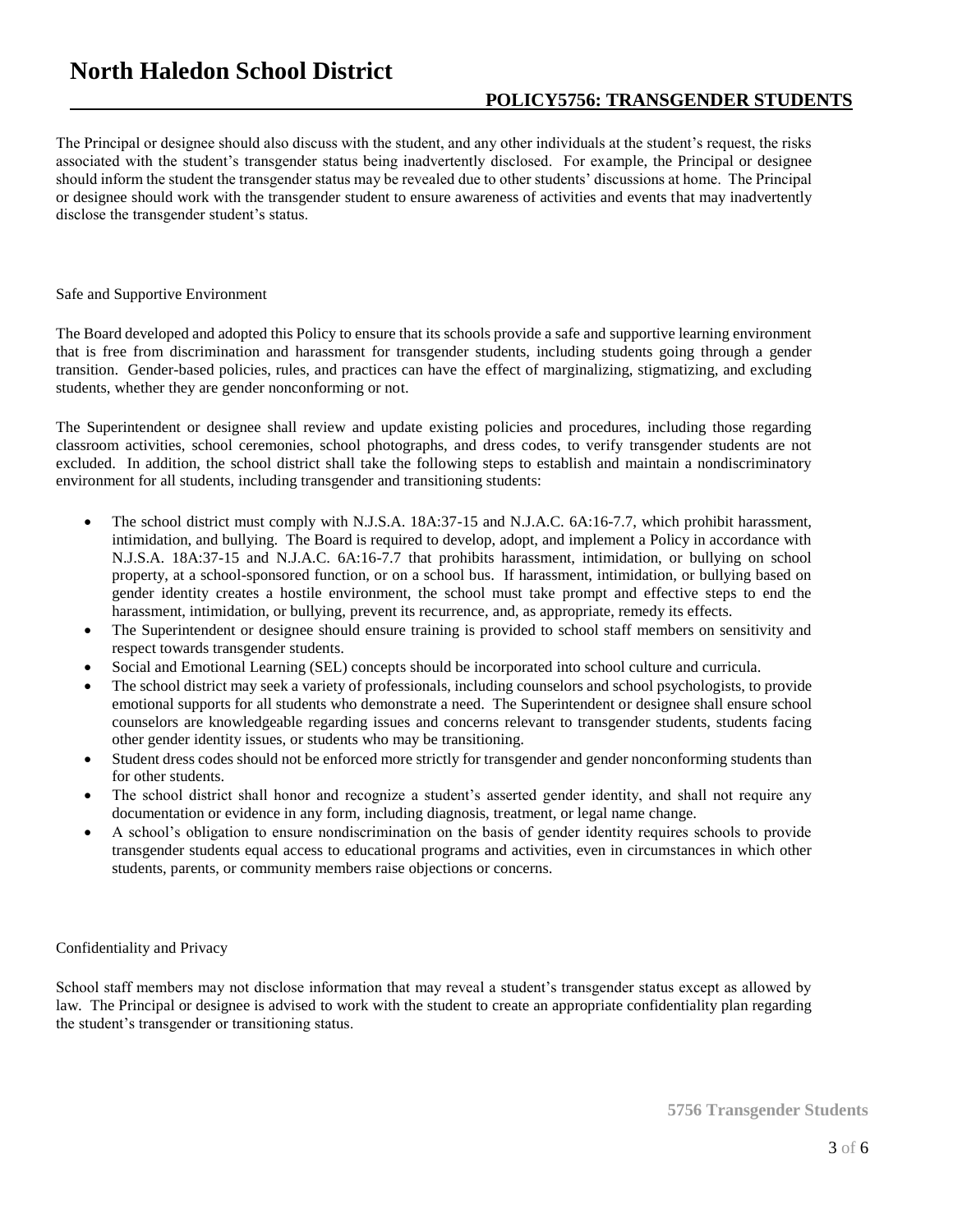The school district shall keep confidential a current, new, or prospective student's transgender status. Schools should address the student using a chosen name and the student's birth name should be kept confidential by school and school staff members.

Due to a specific and compelling need, such as the health and safety of a student or an incident of bias-related crime, the school district may be obligated to disclose a student's status. In this event, the Principal or designee should inform the student the school or school district intends to disclose the student's transgender status for the student's protection and well-being. Prior to disclosure, the student should be given the opportunity to personally disclose that information. The school district should make every effort to ensure any disclosure is made in a way that reduces or eliminates the risk of redisclosure and protects the transgender student from further harassment. Those measures may include the facilitation of counseling for the student and the student's family to facilitate the family's acceptance and support of the student's transgender status.

During a harassment, intimidation, or bullying investigation the school district is obligated to develop a procedure to report, verbally and in writing, an act of harassment, intimidation, and bullying committed by an adult or youth against a student, pursuant to N.J.A.C. 6A:16-7.7(a)2viii. In this instance, the Principal or designee should inform the student of the school's obligation to report the findings of the harassment, intimidation, and bullying investigation pursuant to N.J.S.A. 18A:37- 15(d), which permits the parents of the students who are parties to the investigation to receive information about the investigation in accordance with Federal and State law and regulation. Under harassment, intimidation, and bullying legal requirements, parents are entitled to know the nature of the investigation; whether the district found evidence of harassment, intimidation, or bullying; or whether disciplinary action was imposed or services provided to address the incident of harassment, intimidation, or bullying.

The Principal or designee shall take into account the circumstances of the incident when providing notification to parents of all students involved in the reported harassment, intimidation, or bullying incident and when conveying the nature of the incident, including the actual or perceived protected category motivating the alleged offense, pursuant to N.J.A.C. 6A:16-7.7(a)2viii(2).

Disclosure of personally identifiable information from a student's education record to other school officials within the school district, whom the school district has determined have a legitimate educational interest in the information, may be permissible under Family Educational Rights and Privacy Act (FERPA) (34 C.F.R. § 99.31(a)(1)). The school district shall make a concerted effort to ensure school officials obtain access to only those education records in which they have legitimate educational interests.

The school district shall comply with all laws and regulations regarding the confidentiality of student records and student privacy, including the requirements set forth at 20 U.S.C. § 1232g, Family Educational Rights and Privacy Act; 34 CFR Part 99, Family Educational Rights and Privacy; 20 U.S.C. § 1232h, Protection of Pupil Rights; 34 CFR Part 98, Student Rights in Research, Experimental Programs, and Testing; P.L. 104-191, Health Insurance Portability and Accountability Act; 45 CFR Part 160, General Administrative Requirements; 20 U.S.C. § 7917, Transfer of school disciplinary records; 42 CFR Part 2, Confidentiality of Alcohol and Drug Abuse Patient Records; N.J.S.A. 18A:40A-7.1, Confidentiality of certain information provided by pupils, exceptions; N.J.A.C. 6A:16-3.2, Confidentiality of student alcohol and other drug information; N.J.S.A. 18A:36-19, Pupil Records, creation, maintenance and

retention, security and access, regulations, nonliability; N.J.S.A. 2A:4A-60, Disclosure of juvenile information, penalties for disclosure; N.J.A.C. 6A:32-7, Student Records; N.J.A.C. 6A:14-2.9, Student records; as well as all other existing Federal and State laws and rules pertaining to student records and confidentiality.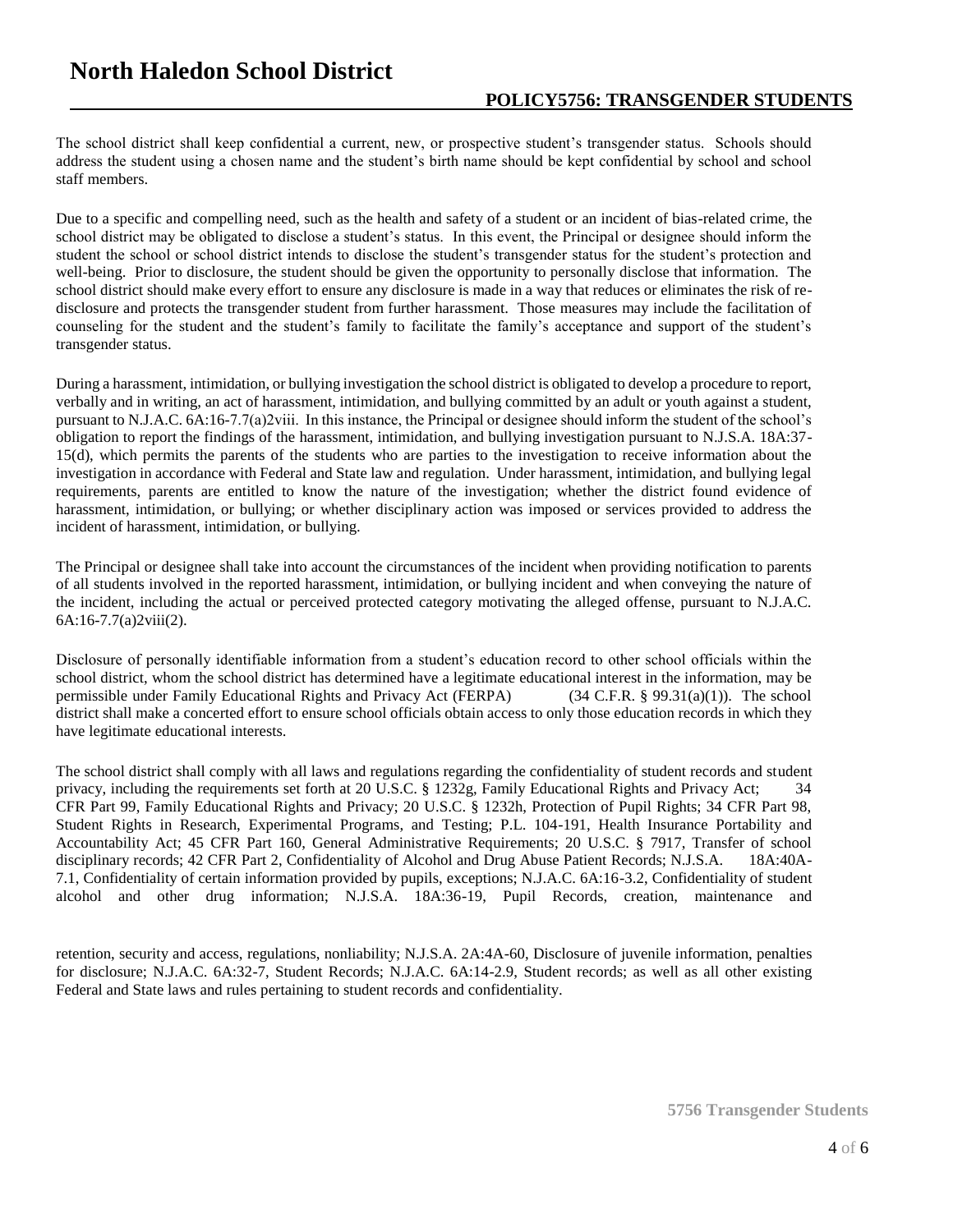# **North Haledon School District**

## **POLICY5756: TRANSGENDER STUDENTS**

### School Records

If a student has expressed a preference to be called by a name other than their birth name, permanent student records containing the student's birth name should be kept in a separate, confidential file. This file should only be shared with appropriate school staff members after consultation with a student. A separate file containing records bearing the student's chosen name may also be kept. If the student has previously been known at school or in school records by a birth name, the Principal or designee should direct school staff members to use the student's chosen name and not the student's birth name.

To ensure consistency among teachers, school administrators, substitute teachers, and other school staff members, every effort should be made to immediately update student education records (for example, attendance records, transcripts, Individualized Education Programs (IEP), etc.) with the student's chosen name and gender pronouns, consistent with the student's gender identity and expression, and not circulate records with the student's birth name, unless directed by the student.

- The school district shall report to the New Jersey Department of Education (NJDOE) through NJ SMART a student's name or gender based upon that student's chosen name and corresponding gender identity. Changing the name or gender identity from what was reported in previous years will not affect the reliability of the data reported.
- If the school district changes a student's name or gender identity, it must also maintain locally a separate record reflecting the student's legal name and sex assigned at birth until receipt of documentation of a legal change of name or gender.

#### **Activities**

With respect to gender-segregated classes or athletic activities, including intramural and interscholastic athletics, all students must be allowed to participate in a manner consistent with their gender identity.

The school district shall:

- Provide transgender students with the same opportunities to participate in physical education as other students in accordance with their gender identity;
- Permit a transgender student to participate in gender-segregated school activities in accordance with the student's gender identity;
- Permit and support the formation of student clubs or programs regarding issues related to lesbian, gay, bisexual, transgender, and queer/questioning (LGBTQ) youth; and
- Offer support in the creation of peer led educational groups.

### Use of Facilities

All students are entitled to have access to restrooms, locker rooms, and changing facilities in accordance with their gender identity to allow for involvement in various school programs and activities.